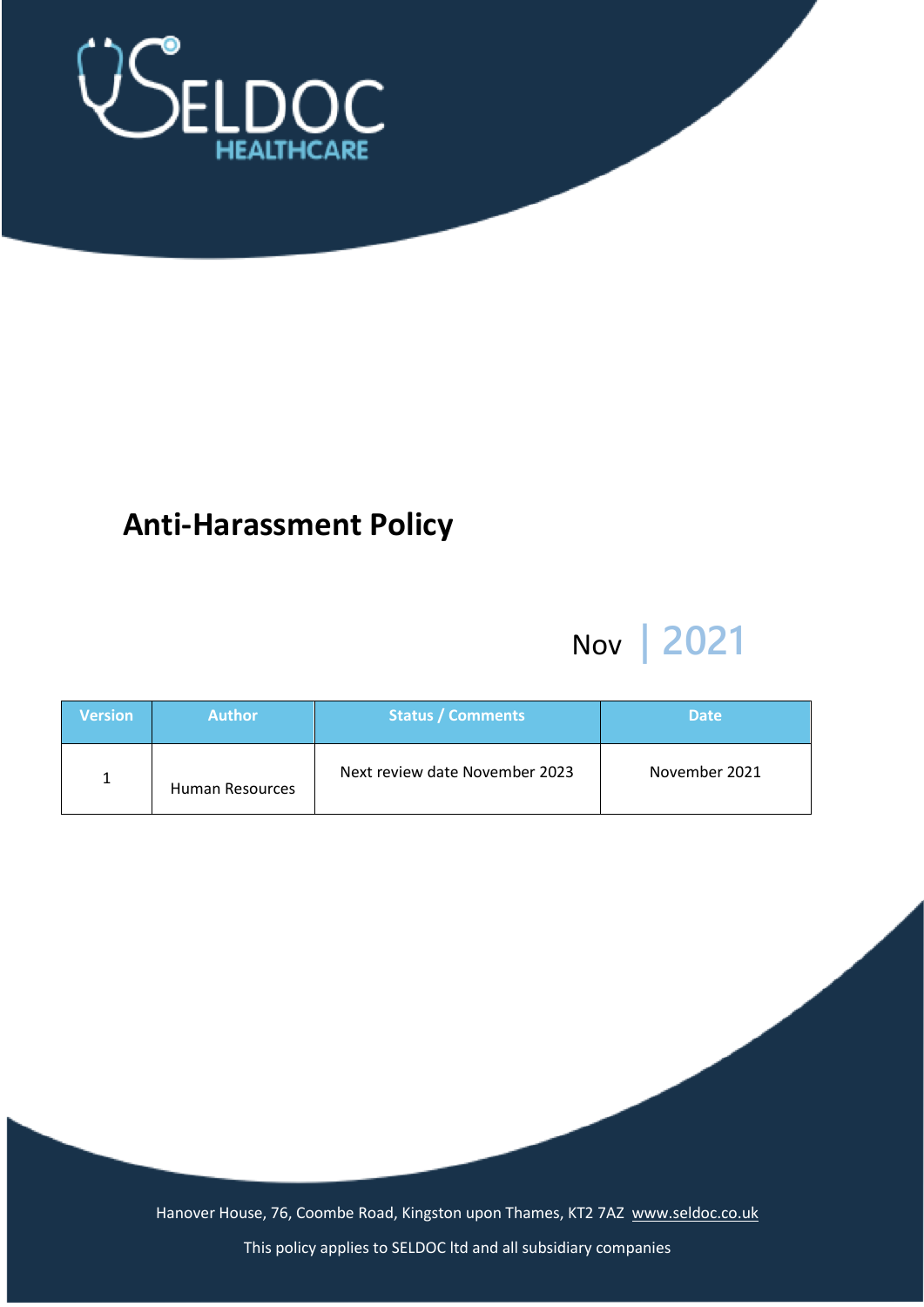# **1. Introduction**

This policy covers all of the SELDOC Group of Companies – since known as SELDOC or the Company.

It is the right of every member of staff and visitor to work and visit the organisation without fear of harassment or victimisation.

Harassment pollutes the working environment and can have a devastating effect on the health, confidence, morale and performance of those affected by it. It may also have a damaging effect on other employees not themselves the object of unwanted behaviour who are witness to it or who have knowledge of the behaviour. All employees are entitled to a working environment which respects their personal dignity, and which is free from such objectionable conduct.

Harassment is a disciplinary offence and it will normally be treated as gross misconduct.

This policy covers harassment or bullying which occurs both in and out of the workplace, such as on business trips or at events or work-related social functions. It covers bullying and harassment by staff and also by third parties such as customers, suppliers or visitors to our premises.

Employees must treat colleagues and others with dignity and respect and should always consider whether their words or conduct could be offensive, as even unintentional harassment is unacceptable.

We will take allegations of harassment or bullying seriously and address them promptly and confidentially where possible. Harassment or bullying by an employee will be treated as misconduct under our Disciplinary Procedure. In some cases, it may amount to gross misconduct leading to summary dismissal.

This policy does not form part of any employee's contract of employment and the Company may amend it at any time or depart from it where it considers appropriate.

# **Who is Covered by the Policy?**

This policy covers all individuals working for us or at any of our premises irrespective of their status, level or grade. It therefore includes all employees, managers, directors, officers, consultants, contractors, trainees, homeworkers, workers, casual and agency staff and volunteers (collectively referred to as staff in this policy).

## **What is Harassment?**

Harassment is any unwanted physical, verbal or non-verbal conduct, which has the purpose or effect of violating a person's dignity or creating an intimidating, hostile, degrading, humiliating or offensive environment for them.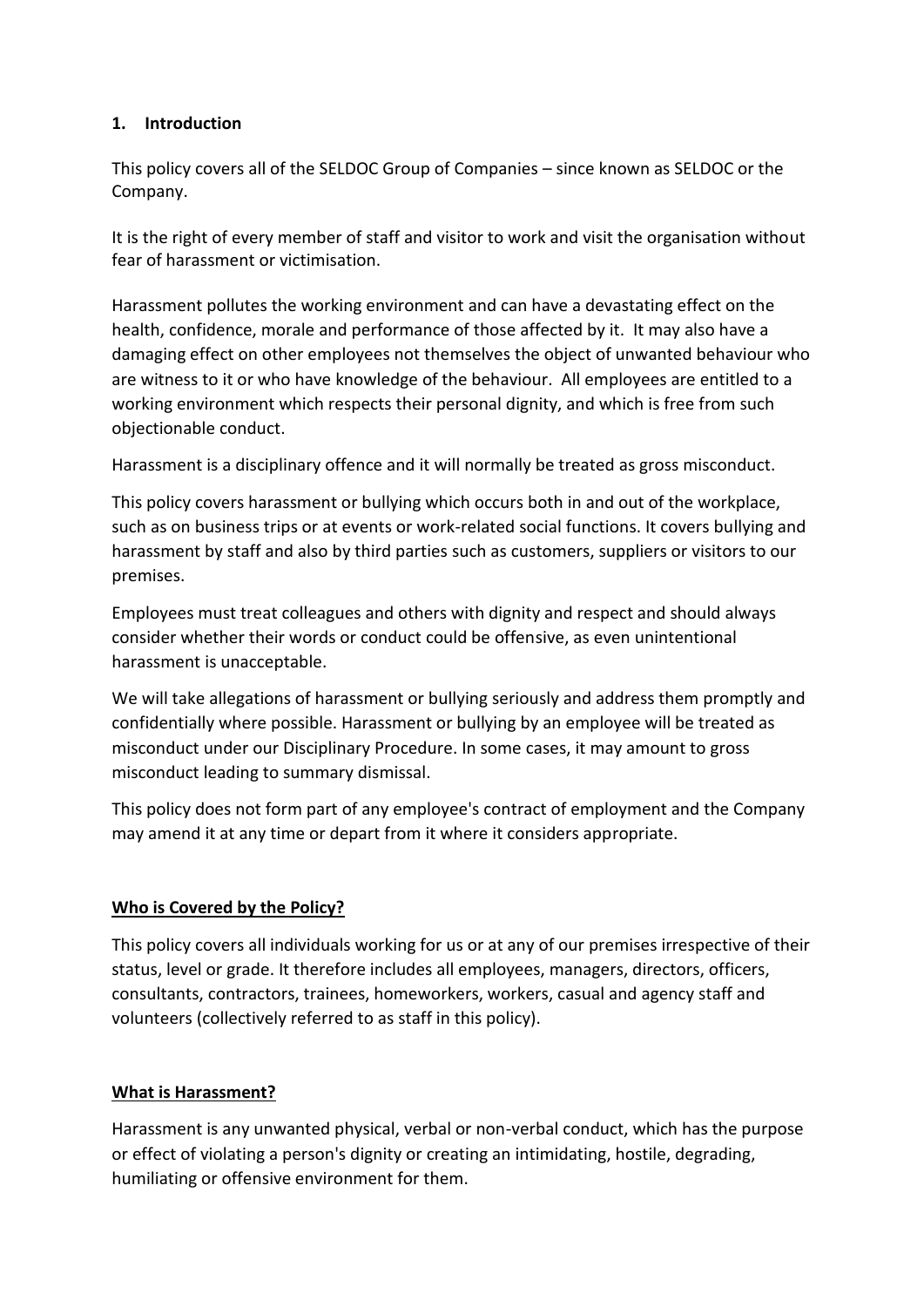It also includes treating someone less favourably because they have submitted or refused to submit to such behaviour in the past.

Unlawful harassment may involve conduct of a sexual nature (sexual harassment), or it may be related to the victim's gender, sexual orientation, marital or civil partner status, gender reassignment, race, colour, nationality, ethnic or national origin, religion or belief, disability, or age. Harassment is unacceptable even if it does not fall within any of these categories

A single incident can amount to harassment if sufficiently grave.

Examples of harassment include:

- Insensitive jokes and pranks.
- Lewd comments about appearance.
- Unnecessary body contact.
- Displays of sexually offensive material, e.g. Pin-ups.
- Repeated instances of minor harassment acts.
- Requests for sexual favours.
- Speculation about a person's private life and or sexual activities.
- Threatened or actual violence.
- Threat of dismissal, loss of promotion, etc. for refusal of sexual favours.
- Bullying.

Bullying is defined as any form of physical or verbal attack and/or threat of such, or the abuse of position, in order to attack or undermine the confidence or ability of another, or to place another employee under unreasonable pressure or subjecting another to detrimental treatment, by either act or omission.

A person may be harassed even if they were not the intended "target". For example, a person may be harassed by racist jokes about a different ethnic group if they create an offensive environment for him or her. Anyone who believes that he or she may have been the victim of harassment should raise the matter through the Company's grievance procedure.

#### **Who is Responsible for this Policy?**

The director has overall responsibility for the effective operation of this policy but has delegated day-to-day responsibility for overseeing its implementation to your Manager.

All managers have a specific responsibility to operate within the boundaries of this policy, ensure that all staff understand the standards of behaviour expected of them and to take action when behaviour falls below its requirements. Managers will be given training in order that they may do so.

Staff should disclose any instances of harassment or bullying of which they become aware to their Manager, the Director or HR.